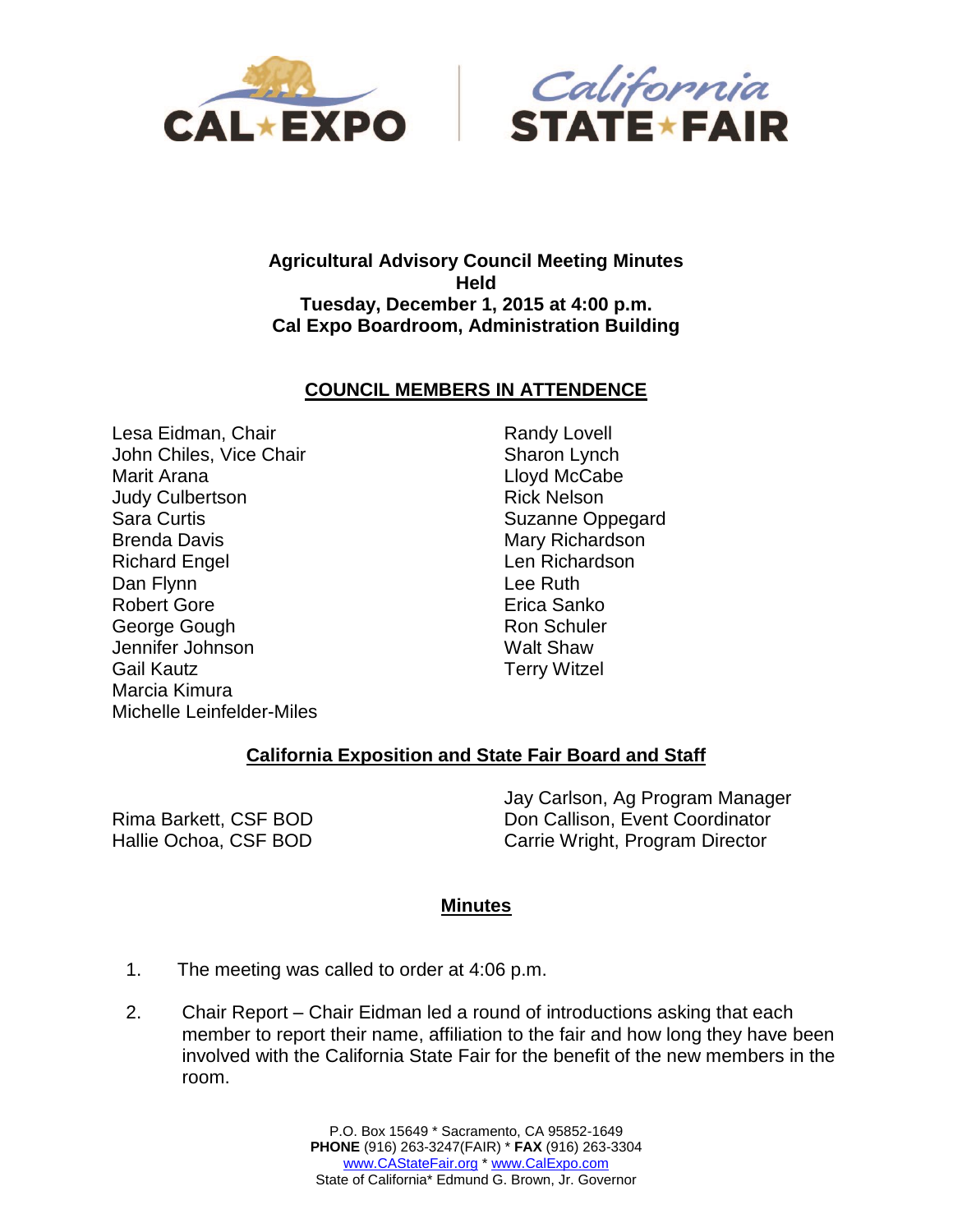- 3. **Motion** to Approve of Meeting Minutes from April 24<sup>th</sup>, 2015 and Sept. 17<sup>th</sup> 2015 was made (Engel/Gore). All those present voted in favor of the motion.
- 4. Membership Update Council Member Engel reported that several new applications had been received. Each applicant introduced themselves. **Motion made** to recommend to the California State Fair the following as new members: Jon Daniel Flynn, Patsy Gilbert, Megan Huber, Jennifer Johnson, Michelle Leinfelder-Miles, Dannie Mitchell and Brett Tank (Lynch/Schuler). All those present voted in favor.
- 5. Committee Reports
	- a. **Executive Committee** Chair Eidman reported that the Executive Committee and Committee Chairs met on both Oct. 6 and again on November 17 to discuss strategy in regards to committee structure and Council engagement. Each Chair worked with their respective Committees to review and if necessary adjust the Committee charge. Each charge was reviewed to ensure that it supported the overall mission of the AAC and the broader mission of the California State Fair. They also committed to meeting once in the first quarter of 2016 to develop goals and help support the State Fair's mission. The Executive Committee recommended minor changes to the overall mission of the ACC (attached) Program Director Wright will assign individual staff members to each committee to ensure easy communication.
	- b. Gala/California's Wine/Agriculturalist of the Year Committee Council Member Lynch proposed that three of the standing committees, Gala, Wine and Agriculturalist of the Year would be combined to form one committee. They recommended it be called the California Agriculture Recognition and Celebration Committee. She proposed the following charge:

**California Agriculture Recognition and Celebration Committee Charge**: Promote the California State Fair through recognition of both individuals and organizations or businesses involved in agriculture.

Lynch also reported on the outcome of the 2015 Gala. She noted that table sponsor sales were up significantly, the auction did well and for the first time in many years the event ended with a positive financial return. Continued use of using a fundraiser for the event is was recommended.

c. Farm and Food Committee – Council Member Nelson reported one minor change to the charge but that they committee had previously reviewed the charge therefore it already supported the overall mission:

**Farm and Food Committee Charge:** The committee supports the overall mission of the California State Fair to inspire California to be even better. The committee focuses on showcasing California food production, agriculture, technology, sustainability, nutrition, farming techniques and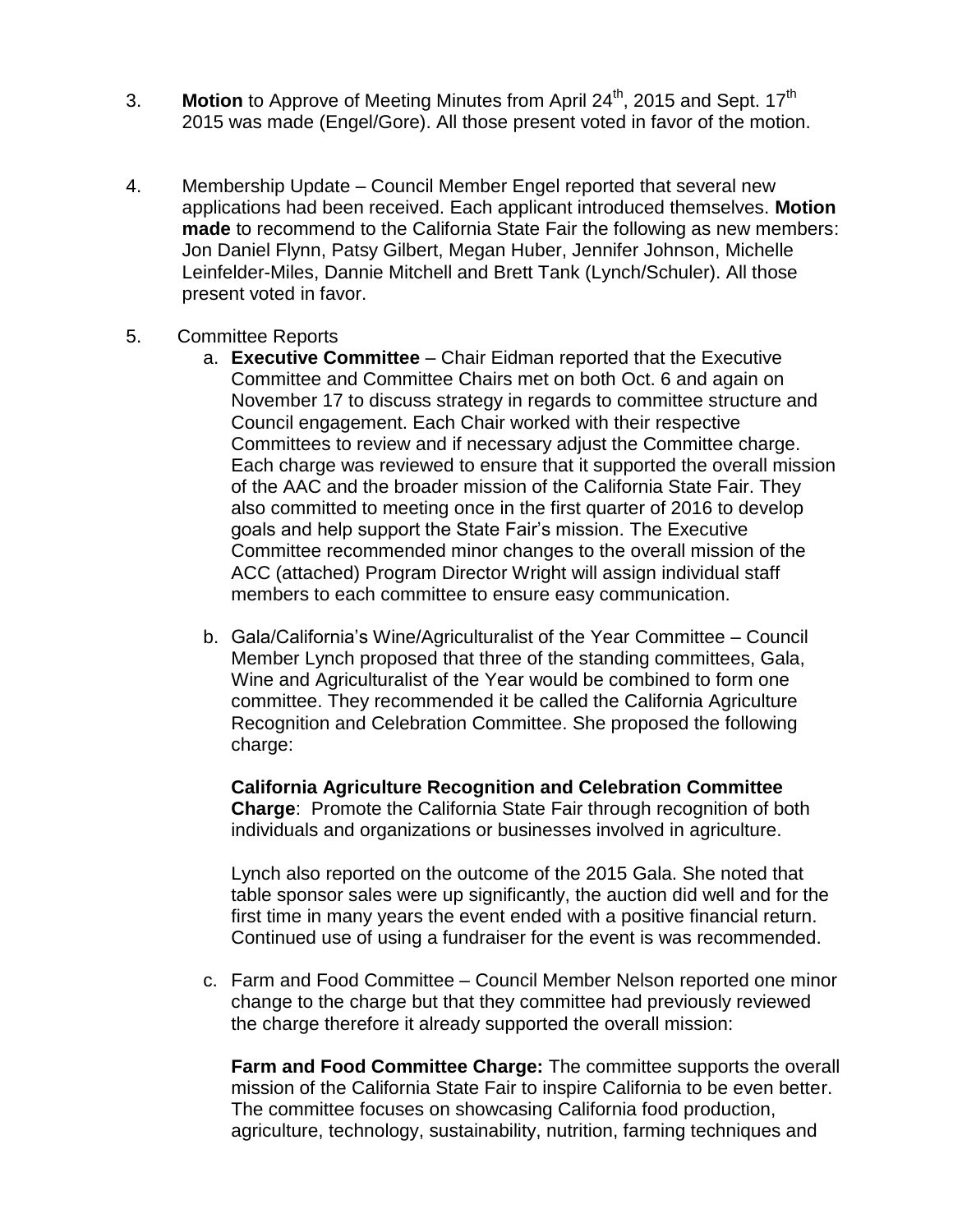practices both old and new, as well as, environmental interactions and impacts of production and food safety.

d. Ag Heritage Committee – Council Member Culbertson reported out that the Committee will be meeting soon to get a jump start on the Ag Heritage Breakfast. She explained the overall Committee and supplied the following charge:

**California Agricultural Heritage Committee Charge:** The Ag Heritage Committee shall advise the Fair Staff in the development and promotion of the California Agricultural Heritage Club (Ag Heritage Club) in cooperation with partners.

e. Equine Program Committee - Council Member Oppegard recommended keeping the same charge and called for members to join her on the committee.

**Equine Program Committee Charge:** The Equine Committee shall promote Equine Programs through the annual fair and interim events

f. Livestock and Animal Care Committee – Council Member Gough reported that the committee met in April and received many positive comments from members of the public. He presented very few changes to the committee charge.

**Livestock and Animal Care Committee Charge:** California Exposition & State Fair (Cal Expo) is dedicated to establishing and maintaining a professional and responsible approach regarding the health, care and welfare of all animals housed within its facilities while upholding the animal agriculture education mission of the California State Fair.

- g. Youth Development and Recognition Committee Council Member McCabe **Youth Development & Recognition Committee (Sale of Champions and Scholarship) Charge:** The committee assists in the selection process of the State Fair scholarship recipients. The Scholarship recognition program is a collaborative effort among the Friends of the California State Fair, California Exposition & State Fair, and the California State Fair Agricultural Advisory Council. This program seeks to motivate well-rounded, high academic achievers in pursuit of their future careers and life goals. The committee also assists the State Fair in organizing and coordinating the various aspects of the State Fair Sale of Champions. The Sale of Champions provides a forum for exhibitors to sell their award winning livestock and small animals.
- 6. **Motion** made to Approve of Committee Charges as presented during Committee reports (Kautz/Gough). All those present voted in favor.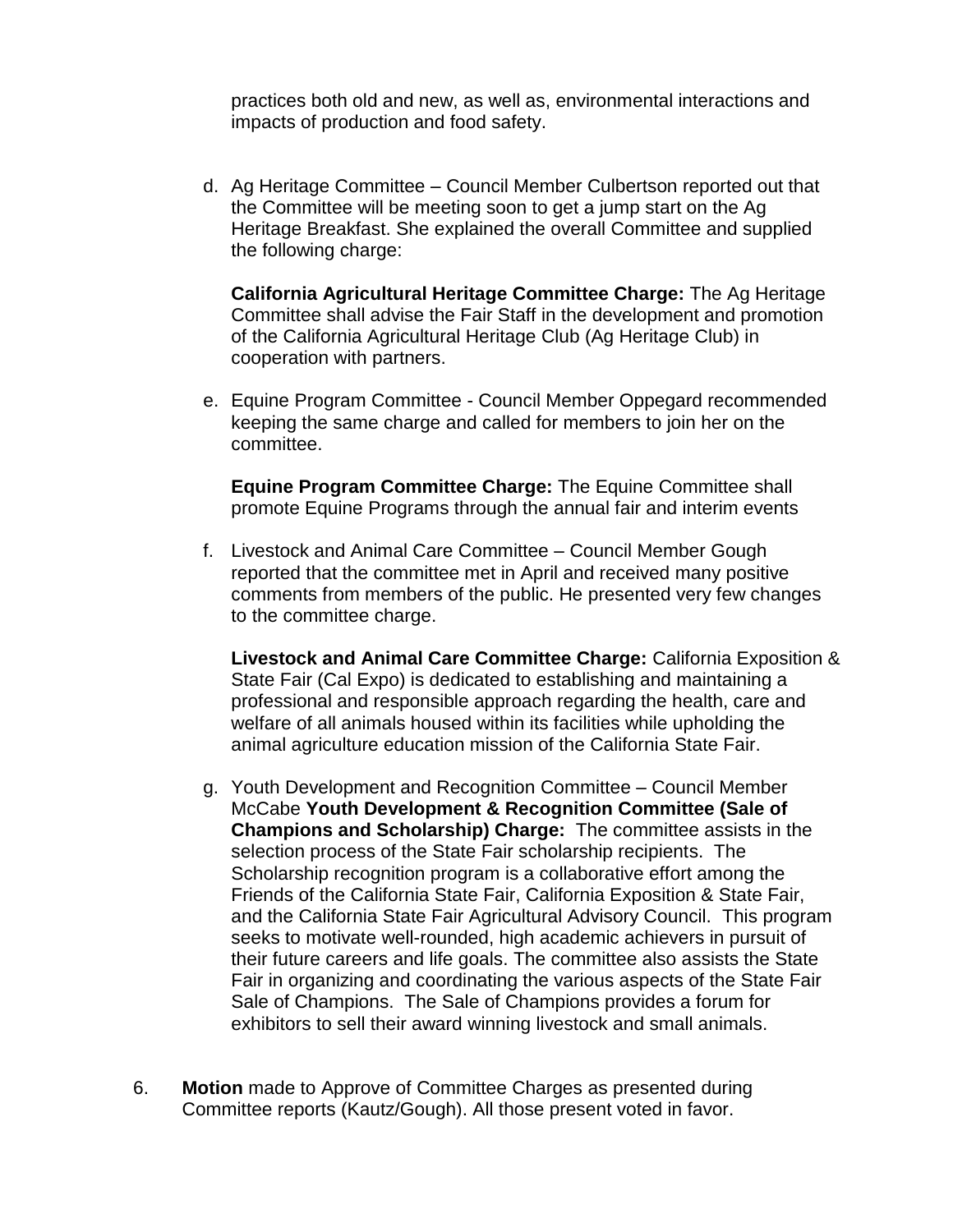- 7. Cal Expo and 2016 Fair Program Update Program Director Wright reported the following:
	- Fall was filled with strategic planning sessions with the Board, Councils and Staff making great strides in aligning the organization and moving us forward.
	- Winter Wonderland opening night was successful with 11,000 paid admissions. They will continue as they did last year with weekend cultural celebrations.
	- Press announcement of  $1<sup>st</sup>$  Rugby Franchise in U.S.A. at Bonnev Field, 8 to 10 game season.
	- State Fair will be adding an additional stage to host community acts.
	- With the success of the Blue Ribbon campaign, we're excited to see what Marketing Agency Glass will do with "The Best" this coming year.
	- New amateur photography competition, focused on youth and adult.
	- Industrial technology entries have continually decreased despite efforts to promote while art entries are up. Combining Science with Industrial Ed and Arts, will create a new "Student Showcase" focusing on schools youth education.
	- The Programs Department is focused on increasing participants in our competitions – double it.
	- School farm tours, 600 students in 6 weeks, booking spring tours on sliding scale.
	- Chef Breedlove, our official State Fair Chef, will return in 2016.

External Affairs Director Sonya Logman reported the following:

- Just returned from Korea where she represented California Agriculture and the California State Fair through an Ag Expo and several University visits.
- Cal Expo is working on infrastructure upgrades and are replacing 300 toilets with low flow and are considering a 50 acre Solar Farm and Sky Ride.
- Reported there may be legislation introduced to form a Conservancy on the American River Parkway.
- Recruiting for police officers and Cal Expo is also upgrading security by investing in more surveillance cameras.
- Reported that CEO Rick Pickering and Board of Director Rima Barkett where able represent California at the Expo Milan Worlds Fair. Pickering open World Food Week with his lecture on California Agriculture, the local Farm to Fork movement and the importance of transportation as part of the food system.

Director Barkett commented that it was great to see so many of our veteran members relaying their experience and embracing changes. In addition, she commented it was nice to meet the new members and hear their input.